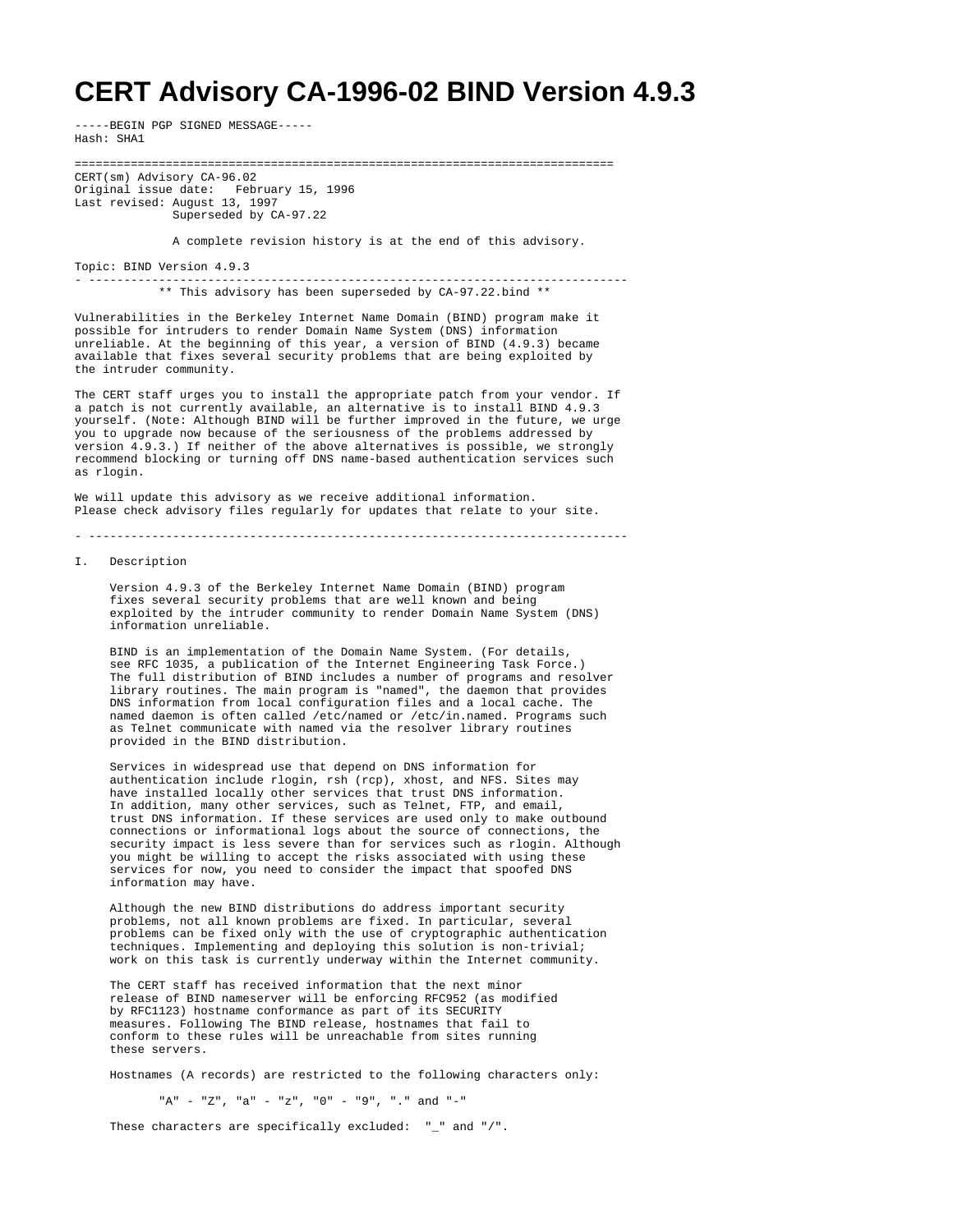For a full description of what is allowed in a hostname, please refer to RFC952 and RFC1123, available from

http://ds.internic.net/ds/

 RFC952: DOD INTERNET HOST TABLE SPECIFICATION, October 1985 RFC1123: Requirements for Internet Hosts -- Application and Support, October 1989

 A program is available for checking hostnames and IP addresses. It is available in

 ftp://info.cert.org/pub/tools/ValidateHostname/IsValid.c ftp://ftp.cert.dfn.de/pub/tools/net/ValidateHostname/IsValid.c

The following files are in the directory (from the README):

| IsValid.l     | The lex/flex file containing the code for<br>IsValidHostname and IsValidIPAddress<br>$MD5 (IsValid.1) = 2d35040aacae4fb12906eb1b48957776$                  |
|---------------|------------------------------------------------------------------------------------------------------------------------------------------------------------|
| IsValid-raw.c | The C file created by running flex<br>on IsValid.l<br>$MD5 (IsValid-raw.c) = 367c77d3ef84bc63a5c23d90eeb69330$                                             |
| IsValid.c     | The editted file created by internalizing<br>variable and function definitions in<br>IsValid-raw.c<br>$MD5$ (IsValid.c) = ffe45f1256210aeb71691f4f7cdad27f |
| IsValid.diffs | The set of diffs between IsValid-raw.c<br>and IsValid.c<br>$MD5$ (IsValid.diffs) = 3619022cf31d735151f8e8c83cce3744                                        |
| htest.c       | A main routing for testing IsValidHostname<br>and IsValidIPAddress<br>$MD5$ (htest.c) = $2d50b2bffb537cc4e637dd1f07a187f4$                                 |

## II. Impact

 It is possible for intruders to spoof BIND into providing incorrect name data. Some systems and programs depend on this information for authentication, so it is possible to spoof those systems and gain unauthorized access.

# III. Solutions

 The preferred solution, described in Section A, is to install your vendor's patch if one is available. An alternative (Section B) is to install the latest version of BIND. In both cases, we encourage you to take the additional precautions described in Section C.

 A. Obtain the appropriate patch from your vendor and install it according to instructions included with the program.

 Redistributing BIND and all programs affected by these problems is not a simple matter, so some vendors are working on new named daemon as an immediate patch. Although installing a new named daemon addresses some problems, significant problems remain that can be addressed only by fully installing fixes to the library resolver routines.

 If your vendor's patch does not include both named and new resolver routines, we recommend that you install the current version of BIND (Solution B) if possible. We also encourage you to take the precautions described in Section C.

 Below is a list of the vendors and the status they have provided concerning BIND. More complete information is provided in Appendix A of this advisory. We will update the appendix as we receive more information from vendors.

 If your vendor's name is not on the list, contact the vendor directly for status information and further instructions.

| Vendor            |                      | New named available Full distribution available |
|-------------------|----------------------|-------------------------------------------------|
|                   |                      |                                                 |
| Digital Equipment |                      | Work is under way.                              |
| Hewlett-Packard   | Under investigation. | Currently porting and testing                   |
|                   |                      | (BIND 4.9.3) for the 01, Calendar 97            |
|                   |                      | general release. Patch in process               |
|                   |                      | for 10.X releases.                              |
| IBM Corporation   |                      | Work is under way.                              |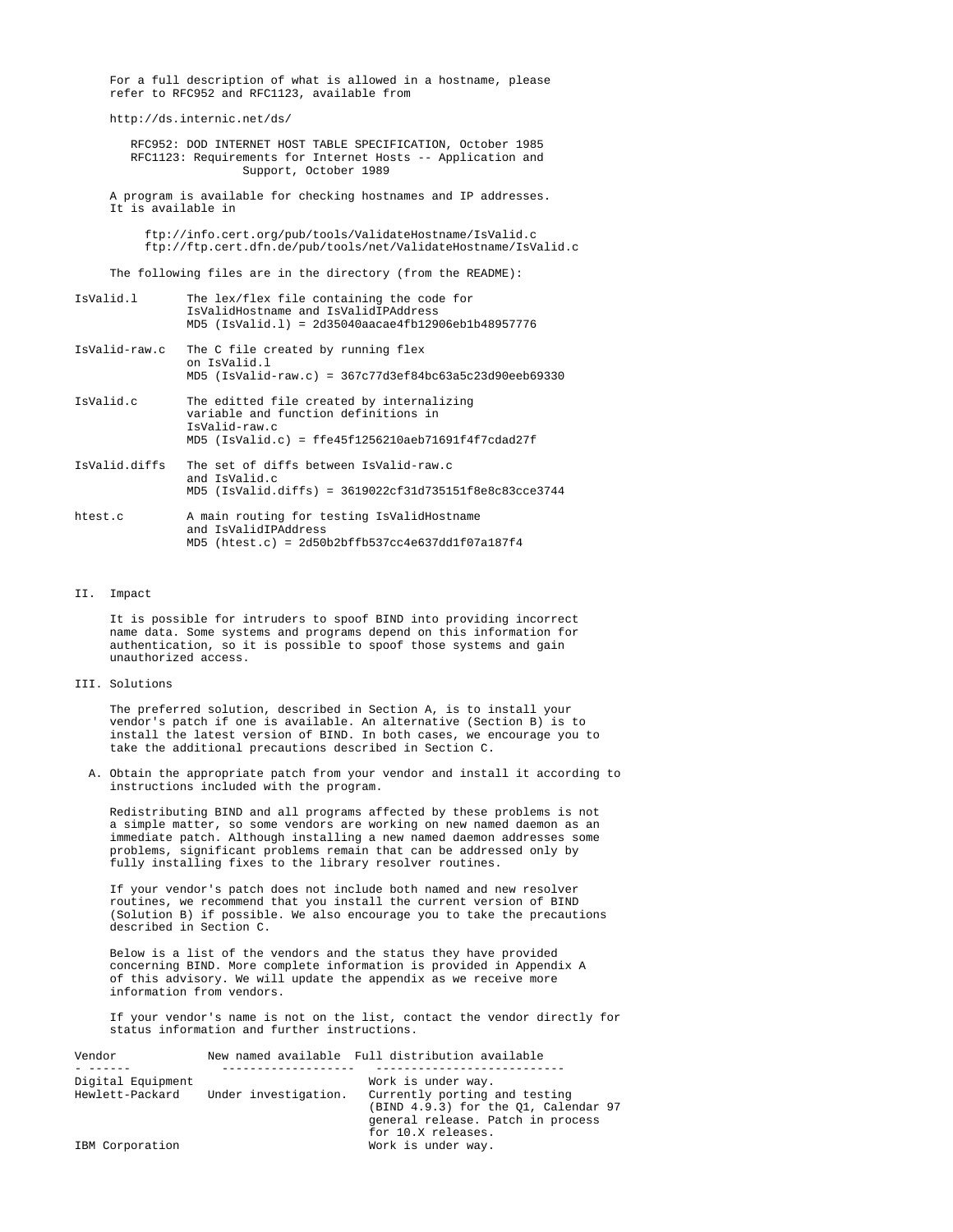NEC Corporation and the Mork is under way.<br>
Santa Cruz Operation and Mork Under consideration. Santa Cruz Operation<br>Silicon Graphics, Inc.<br>Under investigation. Silicon Graphics, Inc.<br>Solbourne (Grumman)

Solbourne (Grumman) Customers should install BIND 4.9.3.<br>
Sun Microsystems Customers available. Patches available.

 B. Install the latest version of BIND (version 4.9.3), available from Paul Vixie, the current maintainer of BIND:

ftp://ftp.vix.com/pub/bind/release/4.9.3/bind-4.9.3-REL.tar.gz

MD5 (bind-4.9.3-REL.tar.gz) = da1908b001f8e6dc93fe02589b989ef1

Also get Patch #1 for 4.9.3:

ftp://ftp.vix.com/pub/bind/release/4.9.3/Patch1

MD5 (Patch1) = 5d57ad13381e242cb08b5da0e1e9c5b9

 To find the most current version of bind, see ftp://info.cert.org/pub/latest\_sw\_versions/

C. Take additional precautions.

 To protect against vulnerabilities that have not yet been addressed, and as good security practice in general, filter at a router all name-based authentication services so that you do not rely on DNS information for authentication. This includes the services rlogin, rsh (rcp), xhost, NFS, and any other locally installed services that provide trust based on domain name information.

...................................................................... Appendix A

Below is information we have received from vendors. If you do not see an entry for your vendor, please contact the vendor directly for status information and further instructions.

- ---------------------------------------

Paul Vixie

See Updates Section

- --------------------------------------- Digital Equipment Corporation

At the time of writing this advisory, Digital intends to support the final revision of BIND 4.9.3. The project plan for incorporating Version 4.9.3 BIND for Digital's ULTRIX platforms has been approved. This includes 4.3, V4.3A, V4.4 and V4.5.

A similar project plan for Digital UNIX versions is under review. The first implementations will be V3.0 through V3.2D, and V4.0, when released. It is our plan to evaluate and then incorporate V4.9.3 Bind into other UNIX versions as necessary to reduce risk to our customer base.

Digital will provide notice of the completion of the kits through AES services (DIA, DSNlink FLASH) and be available from your normal Digital Support channel.

- ---------------------------------------

Hewlett-Packard Company

The named daemon is under investigation. HP will provide updated information for the CERT advisory.

HP is currently porting and testing BIND 4.9.3 for a general release first quarter of 1997. A patch is in process for 10.X releases. Watch for CERT advisory updates and a Security Bulletin from HP.

- --------------------------------------- IBM Corporation

Work is under way.

- ---------------------------------------

NEC Corporation

Some systems are vulnerable. We are developing the patches and plan to put them on our anonymous FTP server. You can contact us with the following e-mail address if you need.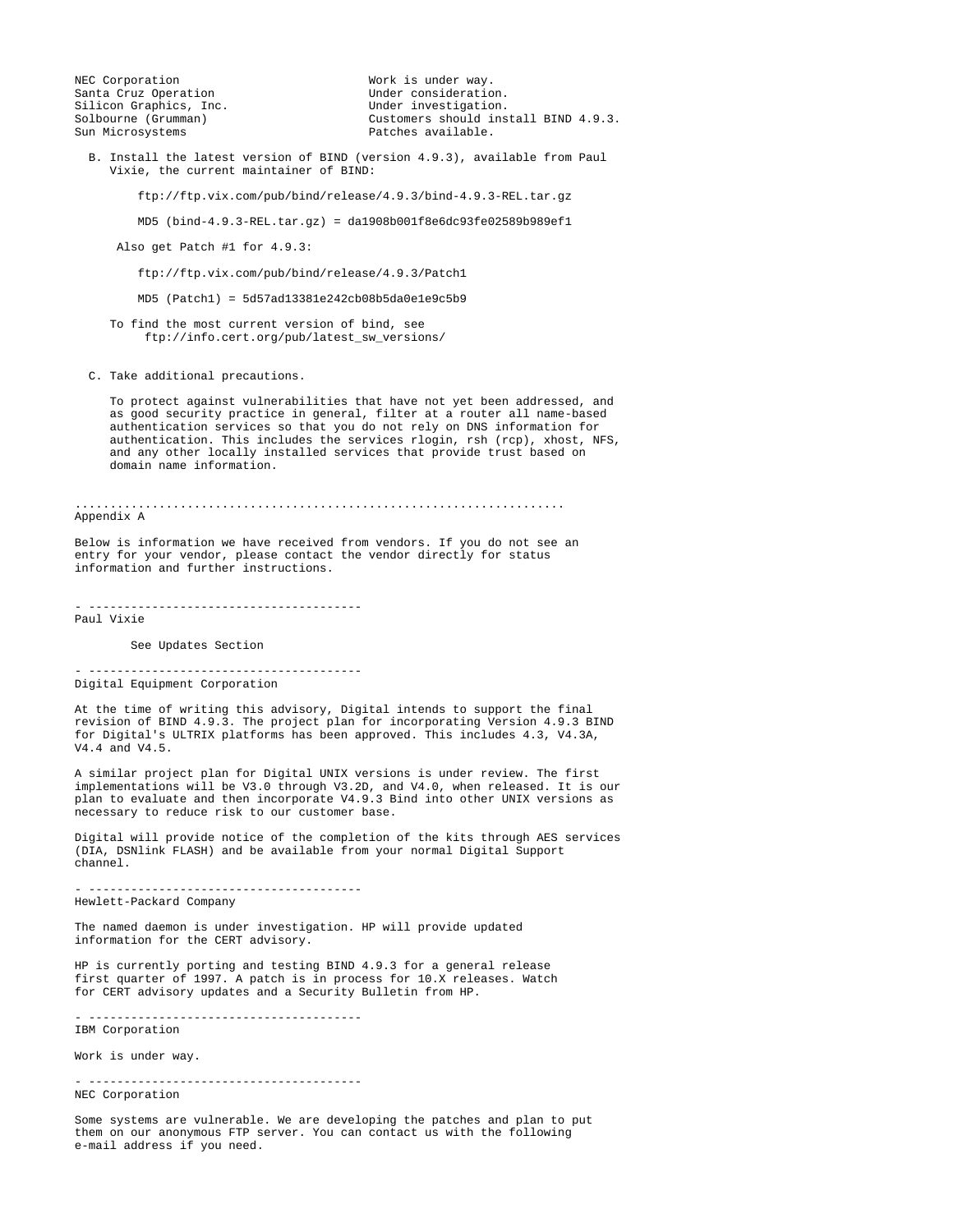E-mail: UX48-security-support@nec.co.jp FTP server: ftp://ftp.meshnet.or.jp - --------------------------------------- The Santa Cruz Operation, Inc. SCO is currently considering a port of the new BIND into its product line, but no timeline is yet available. This includes SCO OpenServer and SCO UNIXWare. - --------------------------------------- Silicon Graphics Inc. SGI acknowledges CERT Advisory CA-96.02 and is currently investigating. No further information is available at this time. As further information becomes available, additional advisories will be available from ftp://sgigate.sgi.com. - --------------------------------------- Solbourne (Grumman) Solbourne have determined that Solbourne Computers are vulnerable. A patch is not available and they recommend Solbourne customers install BIND version 4.9.3. - --------------------------------------- Sun Microsystems, Inc. Sun Security Patches and Bulletins are available through your local SunService and SunSoft Support Services organizations, via the security-alert alias (security-alert@sun.com) and on SunSolve Online: http://sunsolve1.sun.com/ SunOS 5.3/Solaris 2.3 - --------------------- 101359-03 SunOS 5.3: DNS spoofing is possible per CERT CA-96.02 101739-12 sendmail patch 102167-03 nss\_dns.so.1 rebuild for BIND 4.9.3 103705-01 rpc.nisd\_resolv rebuild for BIND 4.9.3 SunOS 5.4/Solaris 2.4 - --------------------- 102479-02 SunOS 5.4: DNS spoofing is possible per CERT CA-96.02 102066-11 sendmail patch 102165-03 nss\_dns.so.1 rebuild for BIND 4.9.3 103706-01 rpc.nisd\_resolv rebuild for BIND 4.9.3 SunOS 5.4\_x86/Solaris 2.4\_x86 - ----------------------------- 102480-02 SunOS 5.4\_x86: DNS spoofing is possible per CERT CA-96.02 102064-10 sendmail patch 102166-03 nss\_dns.so.1 rebuild for BIND 4.9.3 103707-01 rpc.nisd\_resolv rebuild for BIND 4.9.3 SunOS 5.5/Solaris 2.5 - --------------------- 103667-01 SunOS 5.5: DNS spoofing is possible per CERT CA-96.02 102980-07 sendmail patch 103279-02 nscd/nscd\_nischeck rebuild for BIND 4.9.3 103703-01 nss\_dns.so.1 rebuild for BIND 4.9.3 103708-01 rpc.nisd\_resolv rebuild for BIND 4.9.3 SunOS 5.5\_x86/Solaris 2.5\_x86 - ----------------------------- SunOS 5.5 x86: DNS spoofing is possible per CERT CA-96.02 102981-07 sendmail patch 103280-02 nscd/nscd\_nischeck rebuild for BIND 4.9.3 103704-01 nss\_dns.so.1 rebuild for BIND 4.9.3 103709-01 rpc.nisd\_resolv rebuild for BIND 4.9.3 SunOS 5.5.1/Solaris 2.5.1 - ------------------------- 103663-01 SunOS 5.5.1: DNS spoofing is possible per CERT CA-96.02 103594-03 sendmail patch 103680-01 nscd/nscd\_nischeck rebuild for BIND 4.9.3

103683-01 nss\_dns.so.1 rebuild for BIND 4.9.3<br>103686-01 rpc.nisd resolv rebuild for BIND 4. 103686-01 rpc.nisd\_resolv rebuild for BIND 4.9.3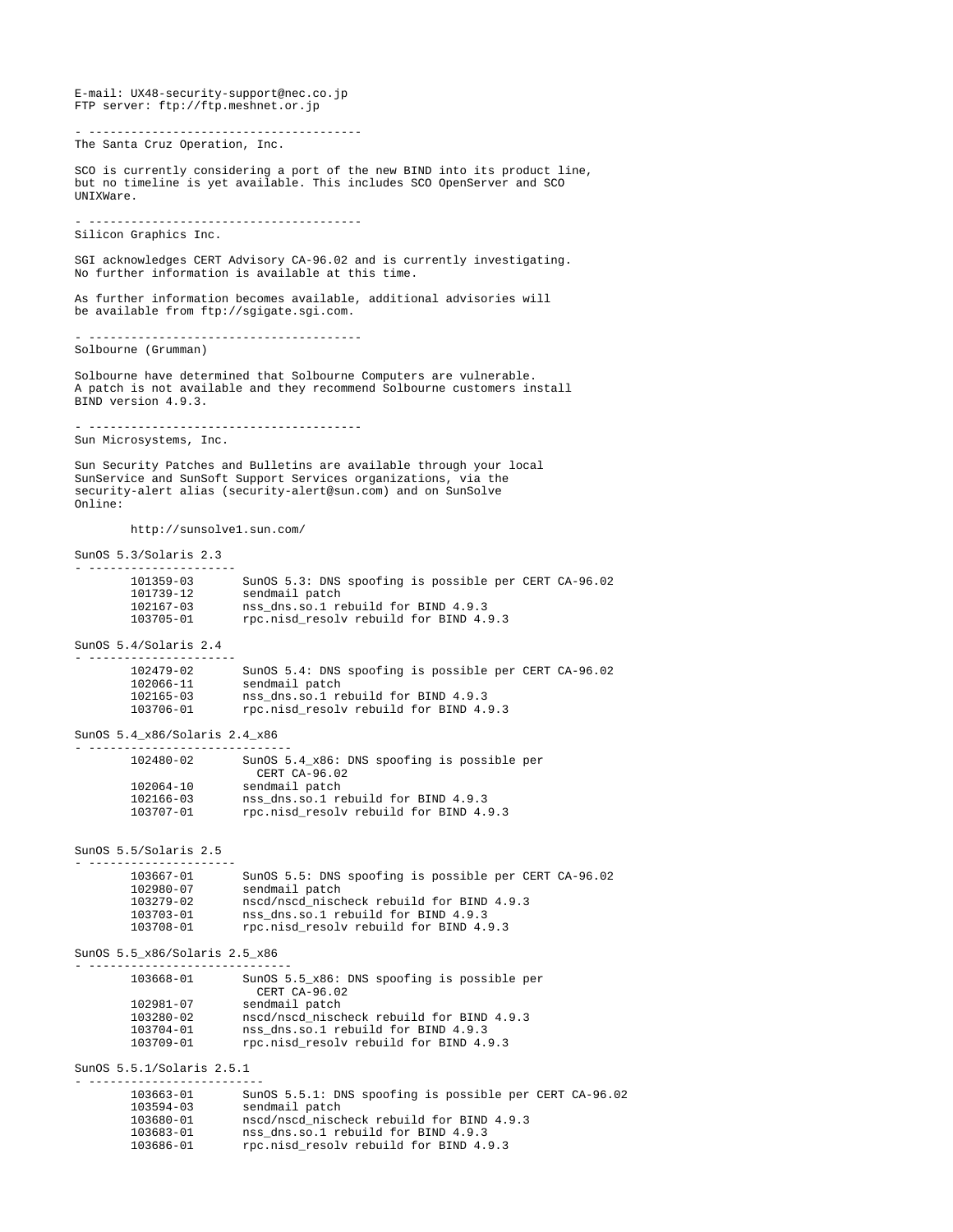SunOS 5.5.1\_ppc/Solaris 2.5.1\_ppc - --------------------------------- 103665-01 SunOS 5.5.1\_ppc: DNS spoofing is possible per CERT CA-96.02<br>
103596-03 sendmail patch 103596-03 sendmail patch 103682-01 nscd/nscd\_nischeck rebuild for BIND 4.9.3 103685-01 nss\_dns.so.1 rebuild for BIND 4.9.3 103688-01 rpc.nisd\_resolv rebuild for BIND 4.9.3

SunOS 5.5.1\_x86/Solaris 2.5.1\_x86 - ---------------------------------

| 103664-01     | SunOS 5.5.1 x86: DNS spoofing is possible per<br>CERT CA-96.02 |
|---------------|----------------------------------------------------------------|
| $103595 - 03$ | sendmail patch                                                 |
| 103681-01     | nscd/nscd nischeck rebuild for BIND 4.9.3                      |
| 103684-01     | nss dns.so.1 rebuild for BIND 4.9.3                            |
| 103687-01     | rpc.nisd resolv rebuild for BIND 4.9.3                         |

- --------------------------------------------------------------------------- The CERT Coordination Center wishes to thank Paul Vixie for his efforts in responding to this problem and his aid in developing this advisory. - ---------------------------------------------------------------------------

If you believe that your system has been compromised, contact the CERT Coordination Center or your representative in the Forum of Incident Response and Security Teams (FIRST).

We strongly urge you to encrypt any sensitive information you send by email. The CERT Coordination Center can support a shared DES key and PGP. Contact the CERT staff for more information.

### Location of CERT PGP key ftp://info.cert.org/pub/CERT\_PGP.key

CERT Contact Information

- -----------------------<br>Email cert@cert.org Email cert@cert.org

Phone +1 412-268-7090 (24-hour hotline) CERT personnel answer 8:30-5:00 p.m. EST (GMT-5)/EDT(GMT-4), and are on call for emergencies during other hours.

Fax +1 412-268-6989

Postal address CERT Coordination Center Software Engineering Institute

 Carnegie Mellon University Pittsburgh PA 15213-3890 USA

To be added to our mailing list for CERT advisories and bulletins, send your email address to cert-advisory-request@cert.org

CERT publications, information about FIRST representatives, and other security-related information are available for anonymous FTP from ftp://info.cert.org/pub/

CERT advisories and bulletins are also posted on the USENET newsgroup comp.security.announce

Copyright 1996 Carnegie Mellon University This material may be reproduced and distributed without permission provided it is used for noncommercial purposes and the copyright statement is included.

CERT is a service mark of Carnegie Mellon University.

==============================================================================

UPDATES

June 25, 1997 - -------------

If you are running BIND 8.1 you want to upgrade. The current version of BIND (8.8.1) is available by anonymous FTP from

ftp://ftp.isc.org/isc/bind/src/8.1.1

If you are still running BIND-4 rather than BIND-8, you need the